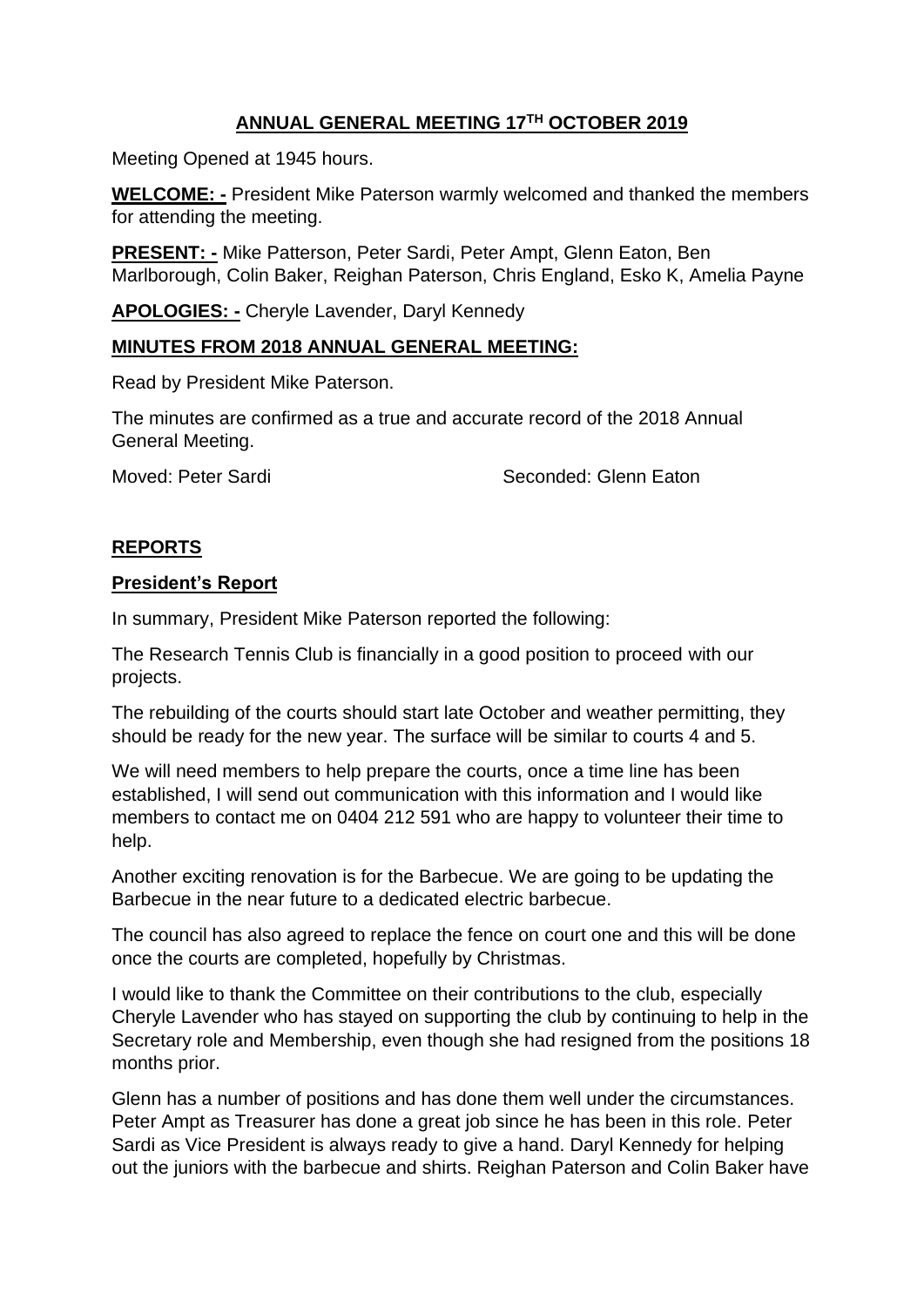also joined the committee and have been helping in the area of social activities such as the Christmas Party and being involved in the meetings etc.

Special mention also to Rory Quinn who has been do the shopping for the club and Ben Marlborough who has done an outstanding role as the junior coordinator.

I would like to present two members with a life membership at Research Tennis Club in recognition of their contribution to the club.

1/ Peter Sardi who has been a member of the club since 1996. In this time, he has been the Tuesday night coordinator, on the committee as vice president for the last 7 years and in 2009/2010 was one of the major contributors in the rebuilding of courts 3, 4, 5 & 6.

2/Esko has been a member since 1994 and in that time, he has always been a member you could call upon if there were any jobs required around the club. He was a major contributor when the courts were being built, not only doing the coordinating off the trades but also getting in there himself and getting his hands dirty.

Last of all I would like to thank all the loyal members of the Research Tennis Club as without all your support, we would not be the club we are today.

It has been a great 12 months and I am looking forward to the next 12 months and seeing the Tennis Club evolve with all the exciting plans we have.

### **Treasurer's Report**

The annual Financial Statement, Profit & Loss Statement, Treasurers Report and Signed declaration for the year ending June 2019 is attached to the minutes.

In summary, Treasurer Peter Ampt reported the following:

The Annual Financial Statement for the year is attached to the minutes. In summary, Treasurer, Peter Ampt reported the following:

Profit & Loss:

| Total Income:             | \$33,286<br>(decrease of \$6,713 from the \$39,999 of 2018 mostly due to a<br>decrease in membership subscriptions)                              |
|---------------------------|--------------------------------------------------------------------------------------------------------------------------------------------------|
| <b>Total Expenditure:</b> | \$21,380<br>(increase of \$2,849 from the \$18,531 of 2018 mostly due to<br>increased Saturday Coordinator, court maintenance and ball<br>costs) |
| <b>Operating Profit:</b>  | \$11,906<br>(decrease of \$9,563 from \$21,468 of 2018)                                                                                          |
| Interest Earned:          | \$2,829                                                                                                                                          |
| Net Profit:               | \$14,735<br>(decrease of \$9,563 from \$24,298 of 2018)                                                                                          |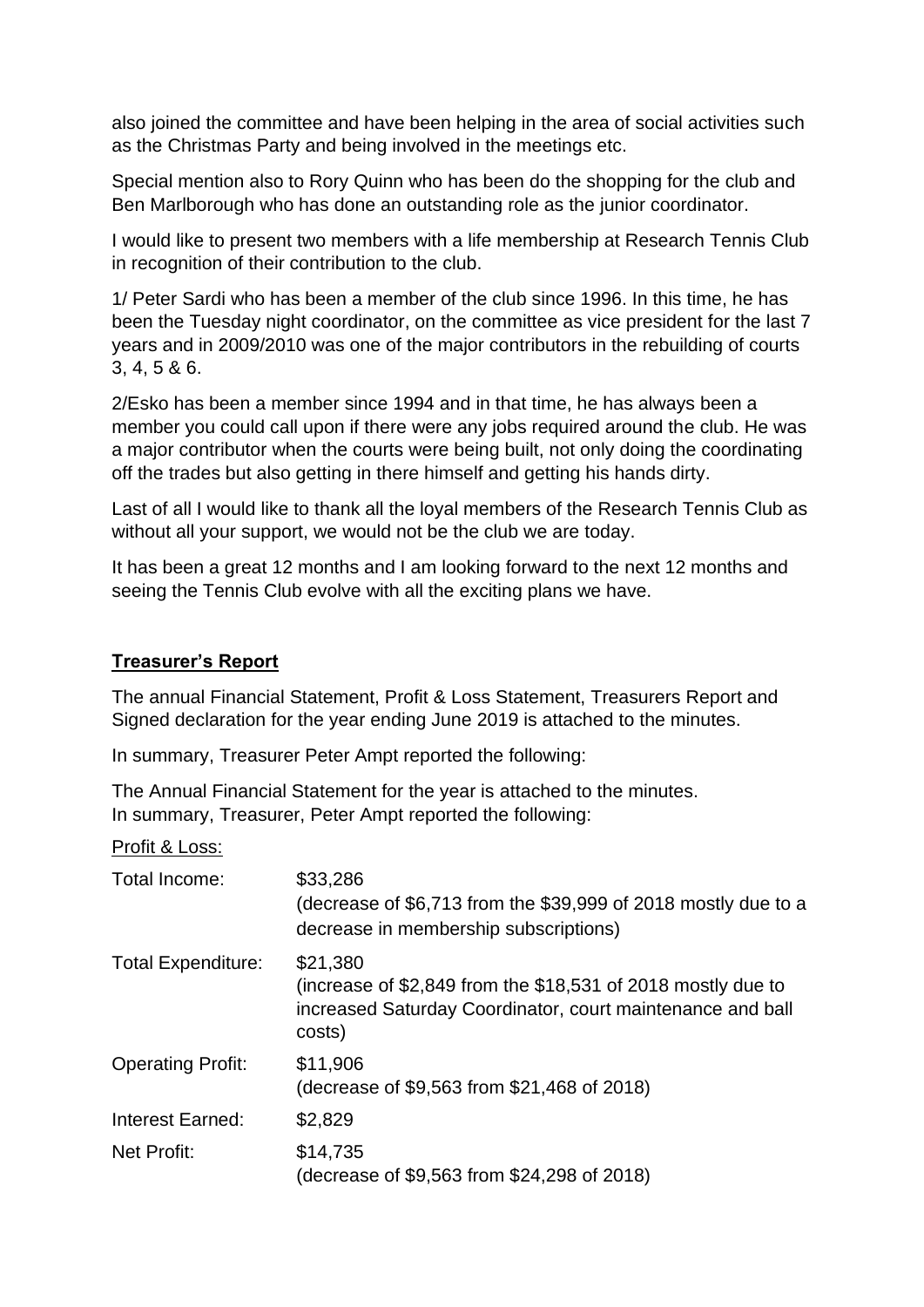Assets:

| \$36,744 (increase of \$6,961 from the \$29,782 of 2018)       |
|----------------------------------------------------------------|
| \$69,343 (decrease of \$8,159 from the \$77,862 of 2018)       |
| \$51,703 (an increase of \$16,348 from the \$35,355 of 2018)   |
| \$48                                                           |
| \$157,840 (an increase of \$14,735 from the \$143,105 of 2018) |
| Nil                                                            |
|                                                                |

Major expenses for the year included: Electricity: \$3,735 Saturday Coordinator: \$3,500 Court Maintenance: \$3,277 Balls: \$2,776

Term deposit No 1 invested for 7 months, due November 2019. Term deposit No 2 invested for months, due February 2020. Terms will be reviewed to ensure best returns and provide for future upgrade funding as required.

# **Coaches Report**

In summary, Topline Tennis Ben Marlborough reported the following:

The numbers for juniors are strong with an addition 20 plus new kids. Nine of the junior teams are above average.

Four teams are in the top four with four rounds to go.

Pumping adult programs was discussed.

When the en tout cas courts are getting fixed the coaching will utilise Glen Katherine courts.

# **ELECTION OF OFFICE BEARERS**

President Mike Paterson declared all committee positions available for nomination.

| <b>Position</b>       | <b>Name</b>          | <b>Nominated</b>     | <b>Seconded</b>      |
|-----------------------|----------------------|----------------------|----------------------|
| President             | Mike Paterson        | <b>Mike Paterson</b> | Amelia Payne         |
| <b>Vice President</b> | <b>Peter Sardi</b>   | <b>Peter Sardi</b>   | <b>Glenn Eaton</b>   |
| <b>Treasurer</b>      | Peter Ampt           | Peter Ampt           | <b>Mike Paterson</b> |
| Secretary             | Amelia Payne         | Amelia Payne         | <b>Peter Sardi</b>   |
| Membership            | <b>Glenn Eaton</b>   | <b>Glenn Eaton</b>   | <b>Mike Paterson</b> |
| Secretary             |                      |                      |                      |
| <b>DVTA Delegate</b>  | <b>Chris England</b> | <b>Chris England</b> | <b>Glenn Eaton</b>   |
| Social Coordinator    | Reighan              | Reighan Paterson     | <b>Colin Baker</b>   |
|                       | Paterson             |                      |                      |